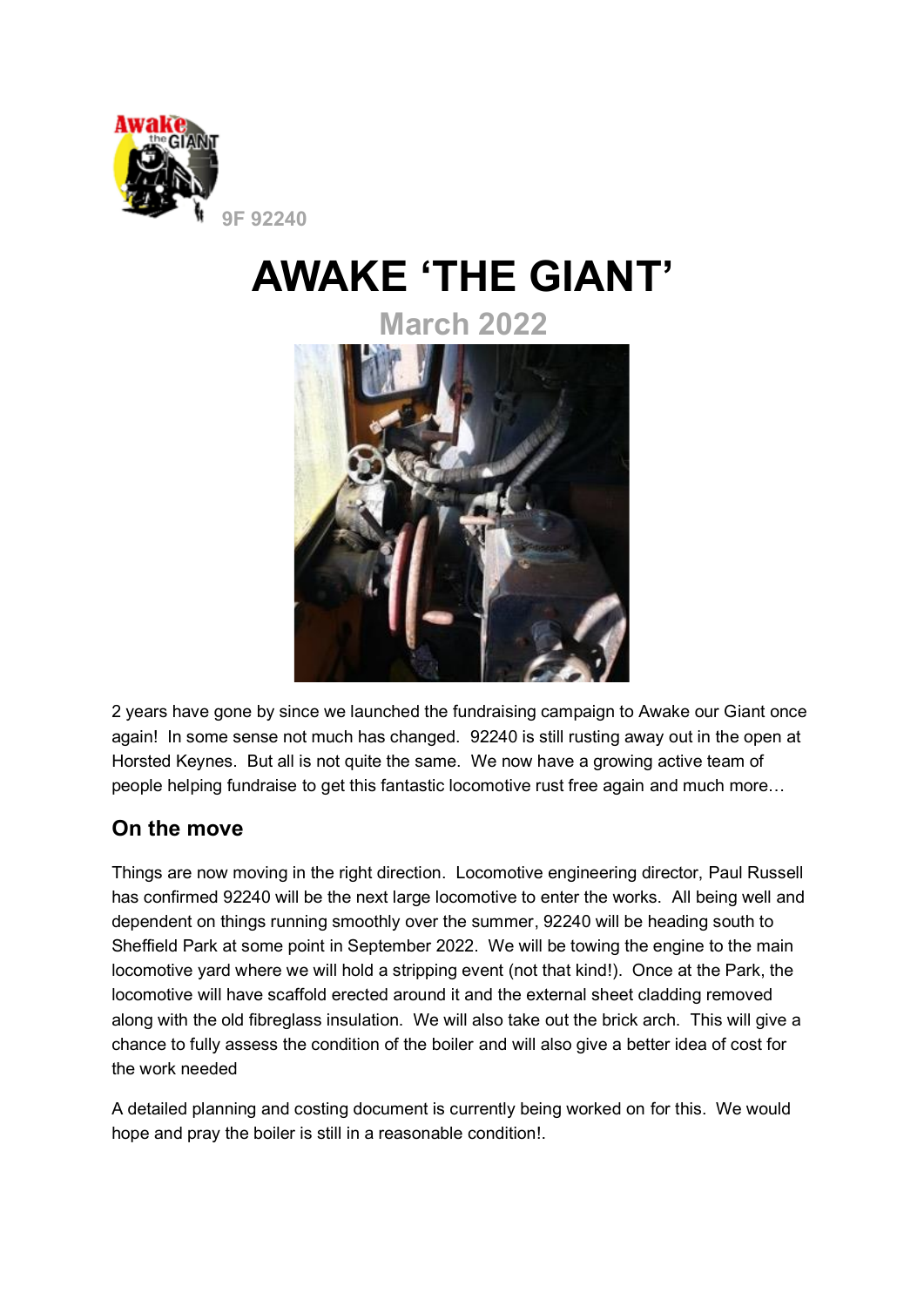We will advertise the move date well in advance and if anybody is interested in helping at the stripping event please contact Martin Payne. Due to the size of the locomotive, currently it is proposed it will go back to Horsted over the winter until workshop space permits its return south.

# **The restoration**

This will be lead by the workshop team but with Martin Payne heading up the volunteer side of things so we can assist the workshop as much as possible. We hope to do many of the smaller jobs and encourage further volunteers to help once started.

# **Where are we currently?**

#### **Money**

Currently on average we have just over £800 coming in monthly this consists of both regular and one off donations. This is an amazing amount but we need to increase this a fair bit yet, so get in contact if you can help even a little. andy taylor@bluebell-railway.com

# **Offical Awake the Giant logo**

Some of you may have seen this super retro looking logo designed inhouse by Liz Groom. We are thankful for Liz's hard work in producing such an iconic logo.



#### **Merchandise**

The new logo has given the team an opportunity of creating a small range of merchandise. Ken Upton has been instrumental in designing these high quality products (thanks Ken). These are now on sale through our very own section in the Bluebell shop at Sheffield Park.





Calendar T-Shirt S-XXL Mug

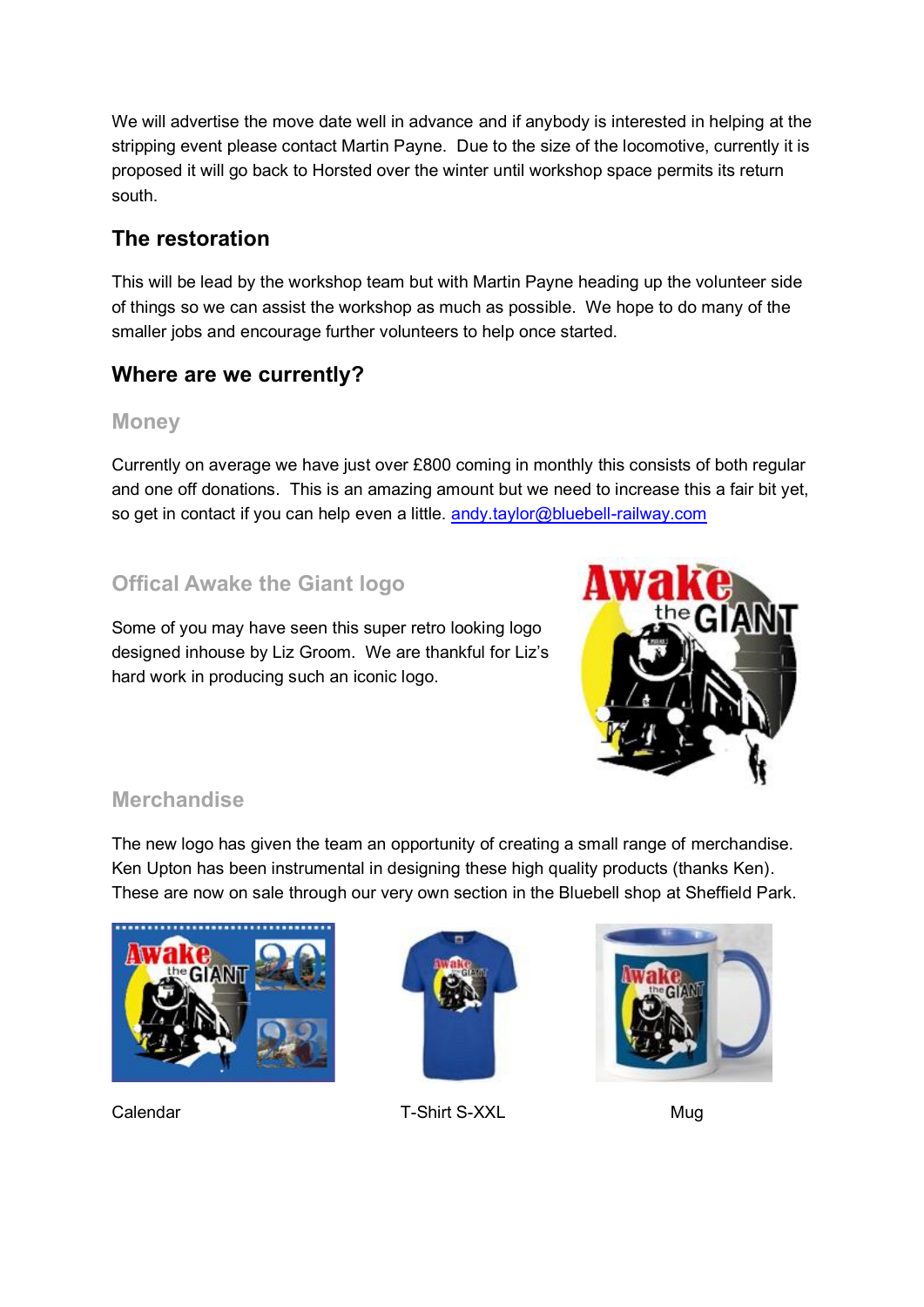We hope to expand this range further with other exciting products being worked on including baseball caps, hoodies, a strong Awake the Giant beer and discussions are being held with Hornby.

#### **Fundraising stall**

This has been held at both the '60+1' event and also the 'Giants of Steam' along with a smaller stall in Steamworks on most weekends and lastly a pop up stall at Horsted. Thank you to all the team who have helped make this happen.



#### **Photo competition**

Run by Tom Newble (thanks Tom) for the first time in 2021 and hopefully will return in 2022. All proceeds went towards 92240.

#### **We are on Facebook!**

Jared Johnson kindly set up a Facebook page - this will come into its own once the restoration starts. <https://www.facebook.com/groups/231962145391847>

### **Let's get things moving!**

**How can people make things happen?**

- Between £250,000 and £500,000 is needed. Money is currently coming in at a steady rate but, as always, more is needed.
- The fastest way to getting the locomotive back in steam is donating a little on a regular basis. Please get in contact with me at the below address and sign up to donate as little as £3.75 a week.
- We would welcome further active team members to help man a small stall at key events or who would be willing to get stuck into the physical work of the restoration.
- If you think you can help in any other way, drop me a line.

Please visit<https://www.bluebell-railway.com/brps/awake-the-giant/> or contact myself, Andy Taylor, at andy taylor@bluebell-railway.com for further information.

Thank you for all your support.